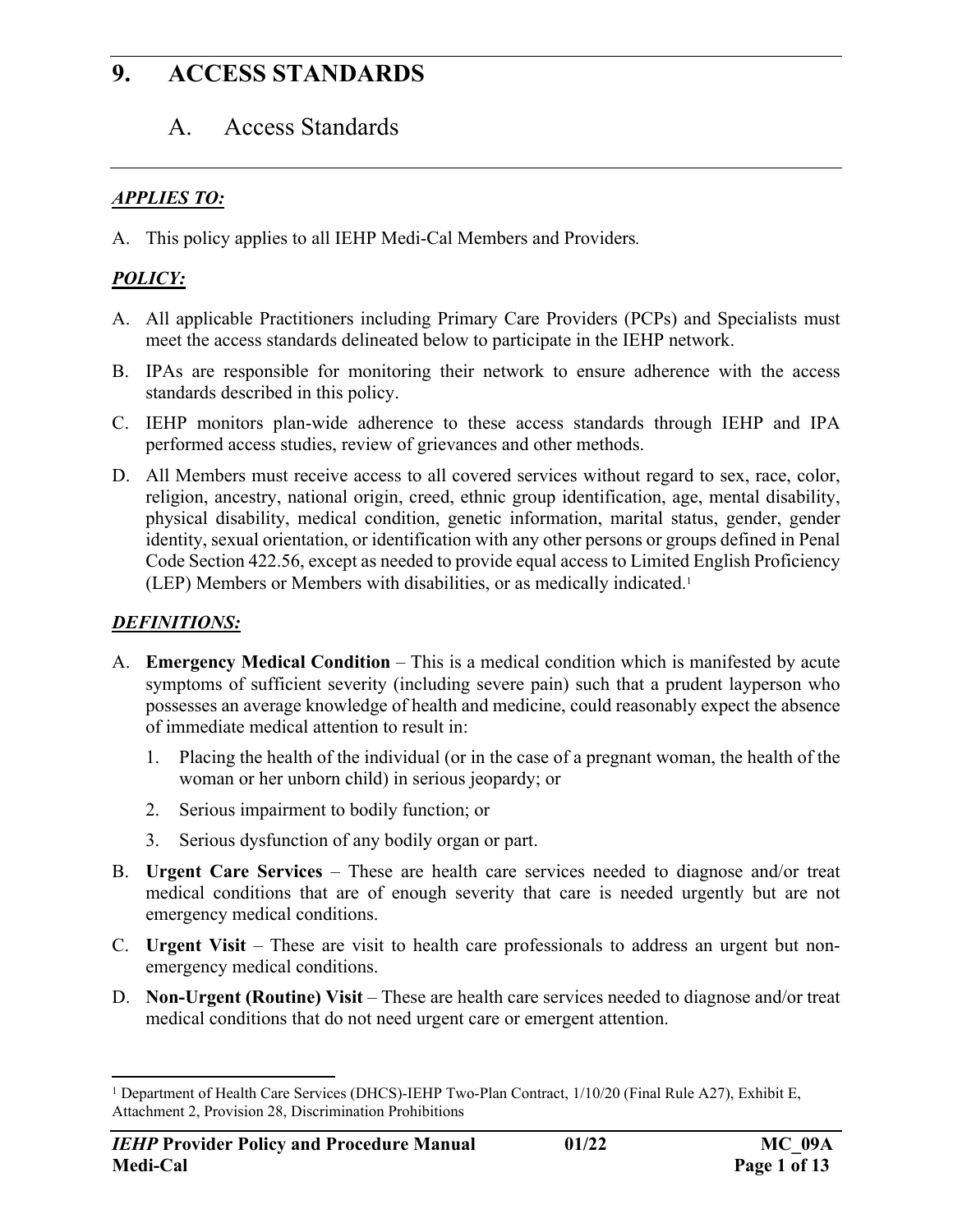## A. Access Standards

- E. **Initial Health Assessment** See Policy 10A, "Initial Health Assessment.
- F. **Physical Examination** This is a routine preventive exam occurring every one to three (1-3) years.
- G. **Walk-In Clinic Visits** If an IEHP Member is informed by the PCP or the PCP's office staff that they may "walk-in" on a particular day for urgent or routine visits, the IEHP Member must be seen at that office on the same day in which the Member was advised to visit.
- H. **Urgent Prenatal Visit** These are health care services needed to diagnose and/or treat actual or perceived prenatal conditions that are of sufficient severity that care is needed urgently but are not emergency medical conditions.
- I. **Initial Prenatal Visit** These are health care services needed to determine potential risk factors and the care plan for a woman during the period of pregnancy.
- J. **Non-Urgent (Routine) Prenatal Care** These are routine medical visits throughout the period of pregnancy. These visits consist of periodic exams and monitoring for the determination of the condition of both the fetus and the mother.
- K. **Non-Urgent (Routine) Specialist Visit** These are referrals to a health care professional who has advanced education and training in a specific area.
- L. **Triage or Screening**  This means the assessment of a Member's health concerns and symptoms through communication with a physician, registered nurse (RN), or other qualified health professional acting within his or her scope of practice and who is trained to screen or triage an enrollee who many need care, for the purpose of determining the urgency of the enrollee's need for care. Other qualified health professionals include nurse practitioners (NP) and physician assistants (PA).

#### *PROCEDURES:*

- A. **Access Standards for Clinical Services**
	- 1. Appointment Availability Standards Members must be offered appointments within the following timeframes:<sup>2</sup>

| Primary Care Providers (PCP) and Obstetrics/Gynecology (OB/GYN) Primary Care |                                                                |  |
|------------------------------------------------------------------------------|----------------------------------------------------------------|--|
| <b>Type of Appointment</b>                                                   | <b>Timeframe</b>                                               |  |
| <b>Emergency</b>                                                             | Immediate disposition of Member to<br>appropriate care setting |  |
| Urgent visit for services that do not require<br>prior authorization $3$     | Within forty-eight (48) hours of request                       |  |

<sup>2</sup> DHCS-IEHP Two-Plan Contract, 1/10/20 (Final Rule A27), Exhibit A, Attachment 9, Provision 3, Access Requirements

<sup>3</sup> Knox-Keene Health Care Service Plan Act of 1975, § 1300.67.2.2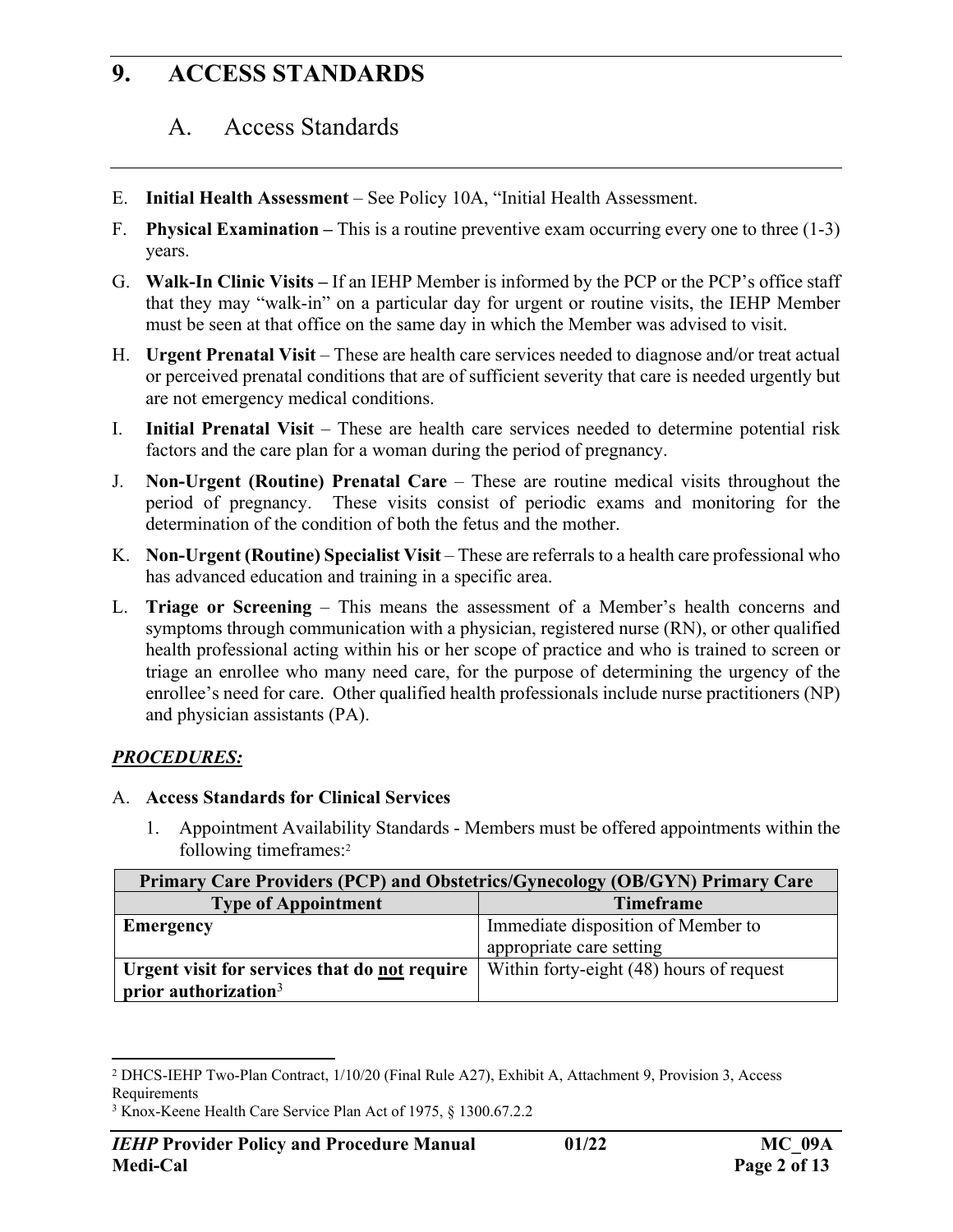#### A. Access Standards

| Primary Care Providers (PCP) and Obstetrics/Gynecology (OB/GYN) Primary Care |                                               |  |  |
|------------------------------------------------------------------------------|-----------------------------------------------|--|--|
| <b>Type of Appointment</b>                                                   | <b>Timeframe</b>                              |  |  |
| Urgent visit for services that do require                                    | Within ninety-six (96) hours of request       |  |  |
| prior authorization <sup>4</sup>                                             |                                               |  |  |
| Non-urgent (routine) visit $5,6$                                             | Within ten $(10)$ business days of request    |  |  |
| Physical examination $7$                                                     | Within thirty-six $(36)$ business days of     |  |  |
|                                                                              | request                                       |  |  |
| Initial health assessment <sup>8,9</sup>                                     | Within one hundred twenty (120) calendar      |  |  |
|                                                                              | days of enrollment                            |  |  |
| Initial health assessment (under 18 months                                   | Within sixty (60) calendar days of enrollment |  |  |
| of age only)                                                                 |                                               |  |  |
| Well-Woman Examination <sup>10</sup>                                         | Within thirty-six $(36)$ business days of     |  |  |
|                                                                              | request                                       |  |  |
| Follow up exam                                                               | As directed by Physician                      |  |  |

| <b>Specialist</b>                             |                                              |  |  |
|-----------------------------------------------|----------------------------------------------|--|--|
| <b>Type of Appointment</b>                    | <b>Timeframe</b>                             |  |  |
| <b>Emergency</b>                              | Immediate disposition of Member to           |  |  |
|                                               | appropriate care setting                     |  |  |
| Urgent visit for services that do not require | Within forty-eight (48) hours of request     |  |  |
| prior authorization $11$                      |                                              |  |  |
| Urgent visit for services that do require     | Within ninety-six (96) hours of request      |  |  |
| prior authorization $12$                      |                                              |  |  |
| Urgent prenatal visit <sup>13</sup>           | Within forty-eight (48) hours of request     |  |  |
| Non-urgent (routine) visit <sup>14,15</sup>   | Within fifteen (15) business days of request |  |  |
| Non-urgent visit for ancillary services (for  | Within fifteen (15) business days of request |  |  |
| diagnosis or treatment of injury or other     |                                              |  |  |
| health condition) $16$                        |                                              |  |  |

<sup>4</sup> KKA, § 1300.67.2.2

6 Department of Health Care Services (DHCS) All Plan Letter (APL) 21-006 Supersedes APL 20-003, "Network Certification Requirements

7 KKA, § 1300.67.2.2

<sup>5</sup> Ibid.

<sup>8</sup> DHCS-IEHP Two-Plan Contract, 1/10/20 (Final Rule A27), Exhibit A, Attachment 10, Provision 5, Services for Member under Twenty-One (21) Years of Age

<sup>9</sup> DHCS-IEHP Two-Plan Contract, 1/10/20 (Final Rule A27), Exhibit A, Attachment 10, Provision 6, Services for Adults

<sup>10</sup> KKA, § 1300.67.2.2

 $11$  Ibid.

 $12$  Ibid.

<sup>13</sup> Ibid.

<sup>14</sup> Ibid.

<sup>15</sup> DHCS APL 21-006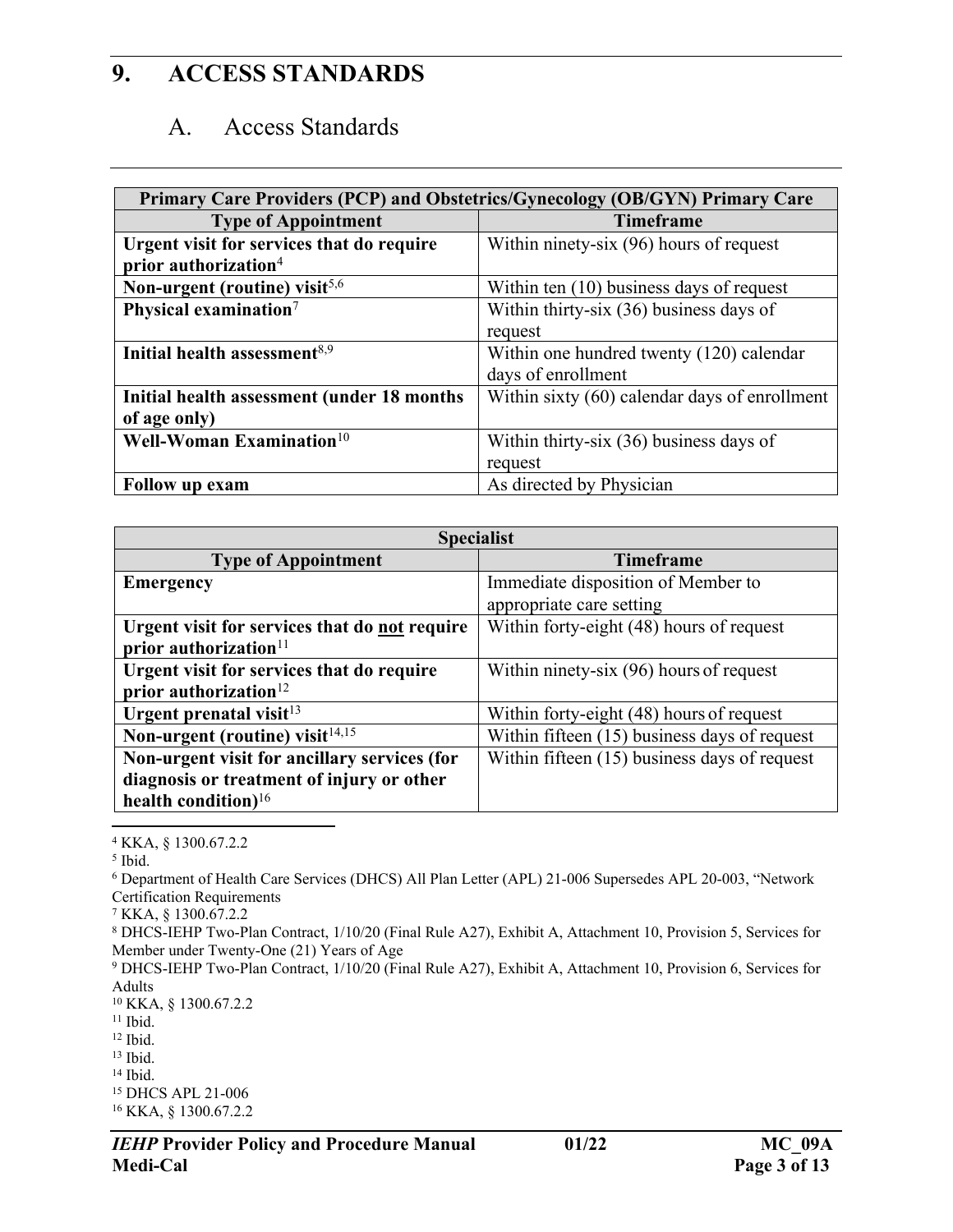#### A. Access Standards

| <b>Specialist</b>                          |                                          |  |  |
|--------------------------------------------|------------------------------------------|--|--|
| <b>Type of Appointment</b>                 | <b>Timeframe</b>                         |  |  |
| <b>Initial Prenatal Visit<sup>17</sup></b> | Within ten (10) business days of request |  |  |
| Non-urgent (routine) prenatal care $18$    | Within ten (10) business days of request |  |  |
| Well-Woman Examination <sup>19</sup>       | Within thirty-six (36) business days     |  |  |
| Follow up exam                             | As directed by Physician                 |  |  |

- a. Shortening or Expanding Appointment Times The applicable waiting time to obtain a particular appointment may be extended if the referring or treating licensed health care Practitioner, or the health professional providing triage or screening services, as applicable, acting within the scope of his or her practice and consistent with professionally recognized standards of practice, has determined and noted in the Member's medical record that a longer waiting time will not have a detrimental impact on the health of the Member.<sup>20</sup>
- b. Preventive Care Preventive care services and periodic follow-up care may be scheduled in advance consistent with professionally recognized standards of practice as determined by the treating licensed health care Practitioner acting within the scope of his or her practice. Periodic follow-up care includes but is not limited to, standing referrals to Specialists for chronic conditions, periodic office visits to monitor and treat pregnancy and other conditions, laboratory and radiological monitoring for recurrence of disease.<sup>21</sup>
- c. Missed Appointments When it is necessary for a Provider or a Member to reschedule an appointment, the appointment shall be promptly rescheduled in a manner that is appropriate for the Member's health care needs, and ensures continuity of care consistent with good professional practice, and ensure the Member's timely access to needed health care services.<sup>22</sup> Please see Policy 9B, "Missed Appointments," for more information.
- 2. Waiting Times<sup>23</sup>
	- a. Practitioner Office For primary or specialty care, the waiting time for a scheduled appointment must be no longer than sixty (60) minutes. Waiting times for Members that are advised to "walk-in" to be seen must be no longer than four (4) hours.
	- b. Urgent Care Center Urgent Care Centers are designed to serve Members, who are

<sup>17</sup> DHCS-IEHP Two-Plan Contract, 1/10/20 (Final Rule A27), Exhibit A, Attachment 9, Provision 3, Access Requirements

<sup>18</sup> KKA, § 1300.67.2.2

 $19$  Ibid.

 $20$  Ibid.

 $21$  Ibid.

<sup>22</sup> Ibid.

<sup>23</sup> DHCS-IEHP Two-Plan Contract, 1/10/20 (Final Rule A27), Exhibit A, Attachment 9, Provision 3, Access Requirements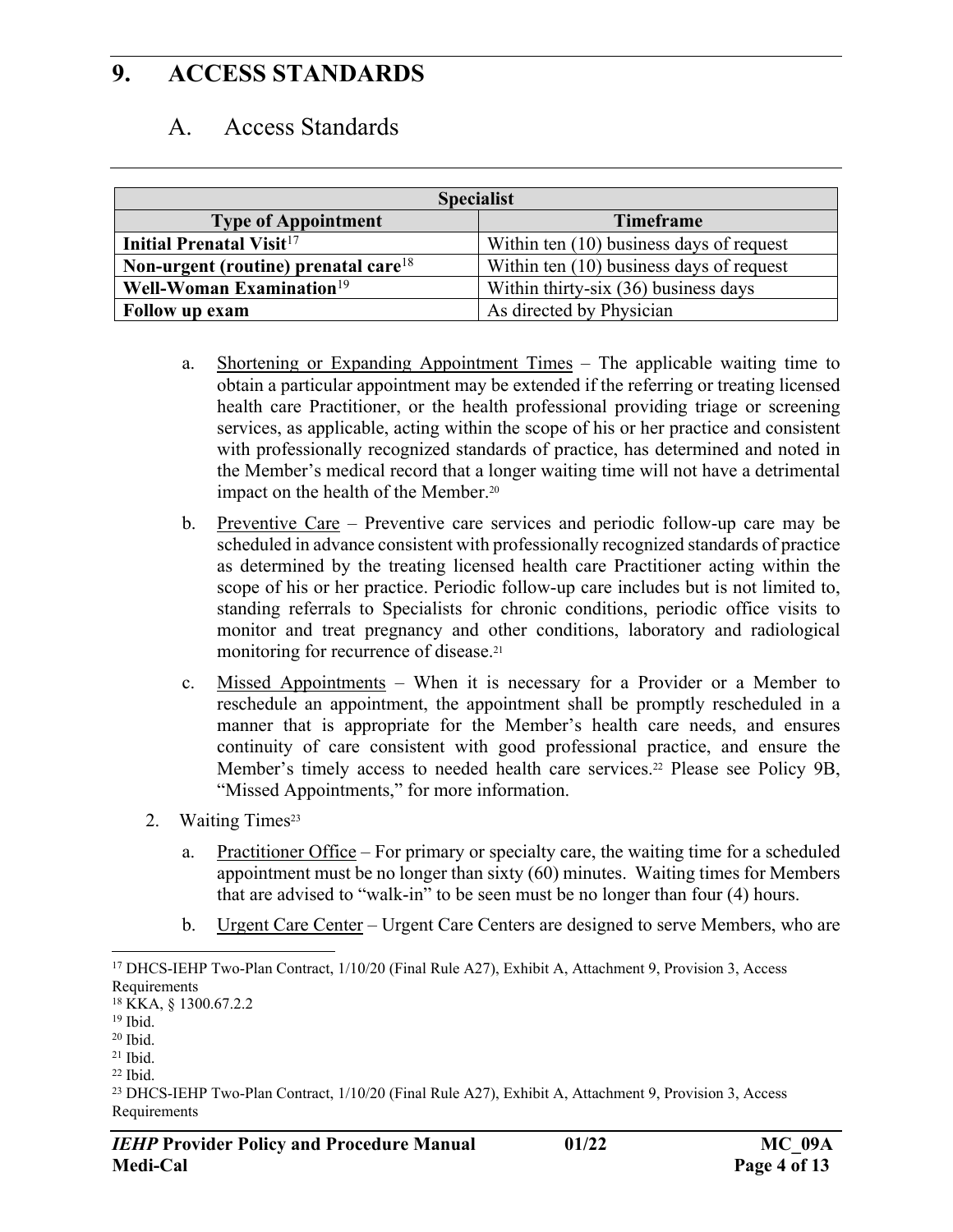### A. Access Standards

unable to make an appointment with their PCP or Specialist for their urgent nonemergent conditions. Urgent Care Centers accept unscheduled walk-in patients; therefore, waiting time in Urgent Care Centers can vary depending on the number of Members waiting to be seen.

- c. Health Plan Call Center During normal business hours, the waiting time for a Member to speak by telephone with a plan representative knowledgeable and competent regarding the Member's questions and concerns shall not exceed ten (10) minutes.24 Initial answer by an automatic answering system is acceptable if it has an option to directly access a live person. Calls received after normal business hours (Monday-Friday, 8am-5pm) are returned within one (1) business day. Calls received after midnight are responded to the same business day.25,<sup>26</sup>
- d. Triage, Screening and Advice The waiting time to speak by telephone with a physician, registered nurse, or other qualified health professional acting within his or her scope of practice and who is trained to screen or triage a Member who may need care, must not exceed thirty (30) minutes.<sup>27</sup>
- 3. Time or Distance Standards
	- a. Proximity of PCPs and OB/GYN Primary Care to Members IEHP network PCPs must be located within ten (10) miles or thirty (30) minutes travel time from the Member's residence, as applicable, based on geographic regions. 28
	- b. Proximity of Specialists, OB/GYNs, Behavioral Health, and other Providers IEHP network Specialists, OB/GYNs, Behavioral Health and other Providers must be located within these distances:<sup>29</sup>
		- 1) For Riverside County, within thirty (30) miles or sixty (60) minutes travel time from the Member's residence; or
		- 2) For San Bernardino County, within forty-five (45) miles or seventy-five (75) minutes travel time from the Member's residence.
	- c. Proximity of Hospital IEHP network hospitals must be located within fifteen (15) miles or thirty (30) minutes travel time from their assigned Members' residence, as applicable, based on geographic regions.30,<sup>31</sup>
- 4. Proximity of Pharmacy IEHP network pharmacies must be located within ten (10) miles or thirty (30) minutes travel time from the Members' residence, as applicable, based on

 $27$  Ibid.

<sup>30</sup> KKA, § 1300.51

<sup>24</sup> KKA, § 1300.67.2.2

<sup>25</sup> National Committee for Quality Assurance (NCQA), 2021 Health Plan Standards and Guidelines, ME 4, Element B

<sup>26</sup> NCQA, 2021 HP Standards and Guidelines, ME 5, Element B

<sup>28</sup> DHCS APL 21-006

<sup>29</sup> Ibid.

<sup>31</sup> DHCS APL 21-006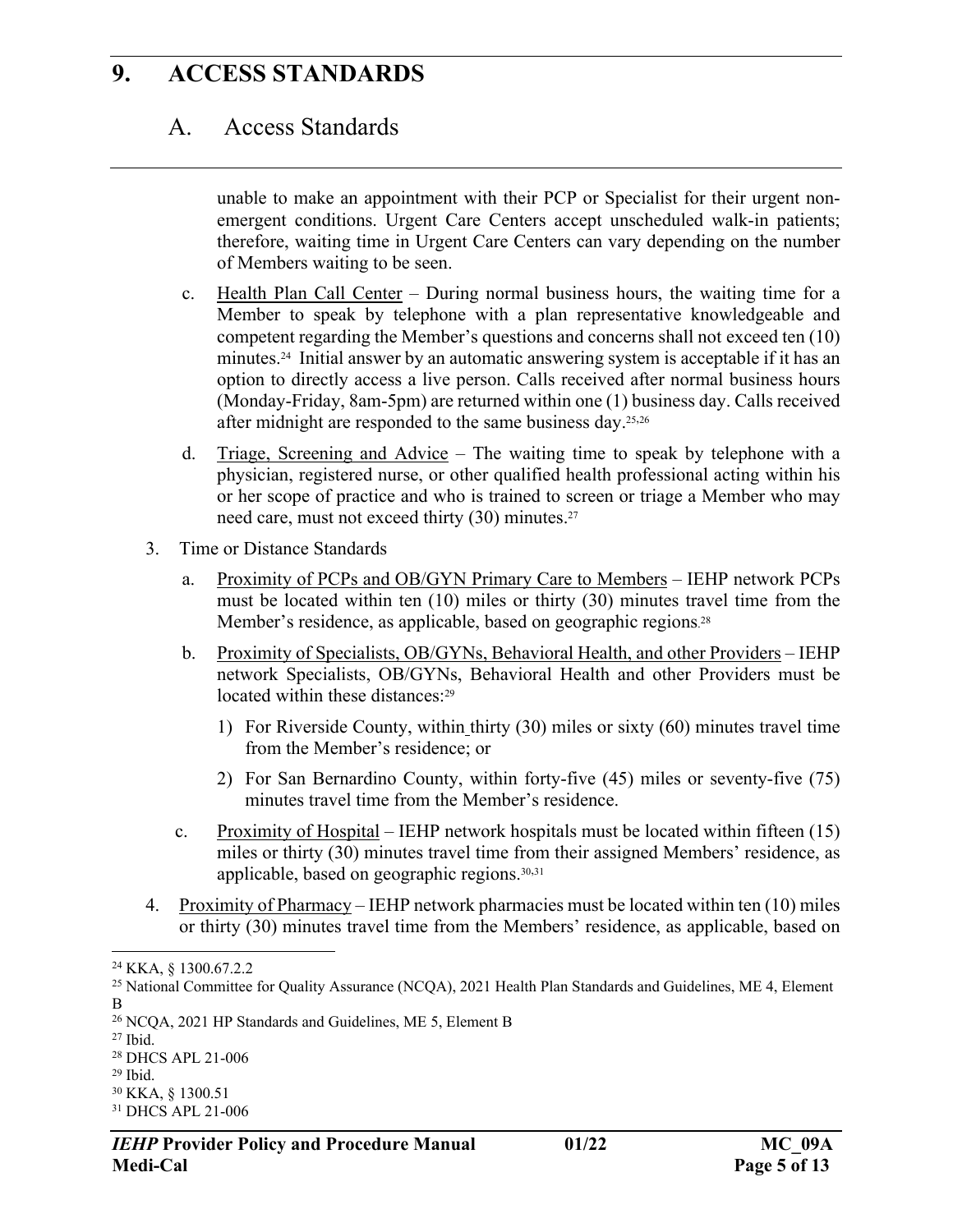## A. Access Standards

geographic regions.<sup>32</sup>

- 5. In instances where IEHP does not meet time or distance standards for specific Provider types in IEHP's service region, IEHP will allow Members to see a Provider who is not currently in IEHP's contracted network under the requirements of an Annual Network Certification (ANC) Corrective Action Plan. Non-contracted or Out of Network Providers must be agreeable to rates of payment established with IEHP and not have any documented quality of care concerns in IEHP's systems.<sup>33</sup> (See Attachments, Alternative Access Request – Riverside County" and "Alternative Access Request – San Bernardino County" in Section 14 for currently identified impacted service areas and specialty.)
- 6. Long-Term Services and Supports (LTSS) IEHP and its IPAs collaborate with facilities to ensure that Members are placed in Skilled Nursing Facilities (SNFs) or Intermediate Care Facility for the Developmentally Disabled (ICF-DDs), as clinically indicated, within these timeframes:<sup>34</sup>
	- a. For Members residing in Riverside County, within seven (7) calendar days of request; or
	- b. For Members residing in San Bernardino County, within fourteen (14) calendar days of request.
- 7. Provider Shortage If timely appointments within the time or distance standards required are not available, then the IPA shall refer the Member to or assist in locating available and accessible contracted Provider in neighboring service areas to obtain the necessary health care services in a timely manner appropriate for the Member's needs. 35,36 The IPA shall arrange and authorize as appropriate specialty services from specialists outside IEHP's contracted network if unavailable within the network, when medically necessary for the enrollee's condition or when time or distance standards as established by regulators are not met and at no cost to the Enrollee.37,38 It is important to note that IEHP or its delegated IPAs may not meet Time or Distance Standards for certain zip codes or specialties due to a lack of available Providers with whom to contract in those specific areas but have approved Alternative Access Standards as approved by DHCS.39 Please see Policy 14D, "Pre-Service Referral Authorization Process" for more information.
- 8. Telehealth Services IEHP utilizes telehealth as an option for Members to obtain access to necessary health care services.40 Please see Policy 18P, "Virtual Care" for more

<sup>32</sup> DHCS APL 21-006

<sup>33</sup> Ibid.

<sup>34</sup> Ibid.

<sup>35</sup> DHCS-IEHP Two-Plan Contract, 1/10/20 (Final Rule A27), Exhibit A, Attachment 9, Provision 3, Access Requirements

<sup>36</sup> KKA, § 1300.67.2.2

<sup>37</sup> Ibid.

<sup>38</sup> NCQA, 2021 HP Standards and Guidelines, MED 1, Element D

<sup>39</sup> DHCS APL 21-006

<sup>40</sup> Ibid.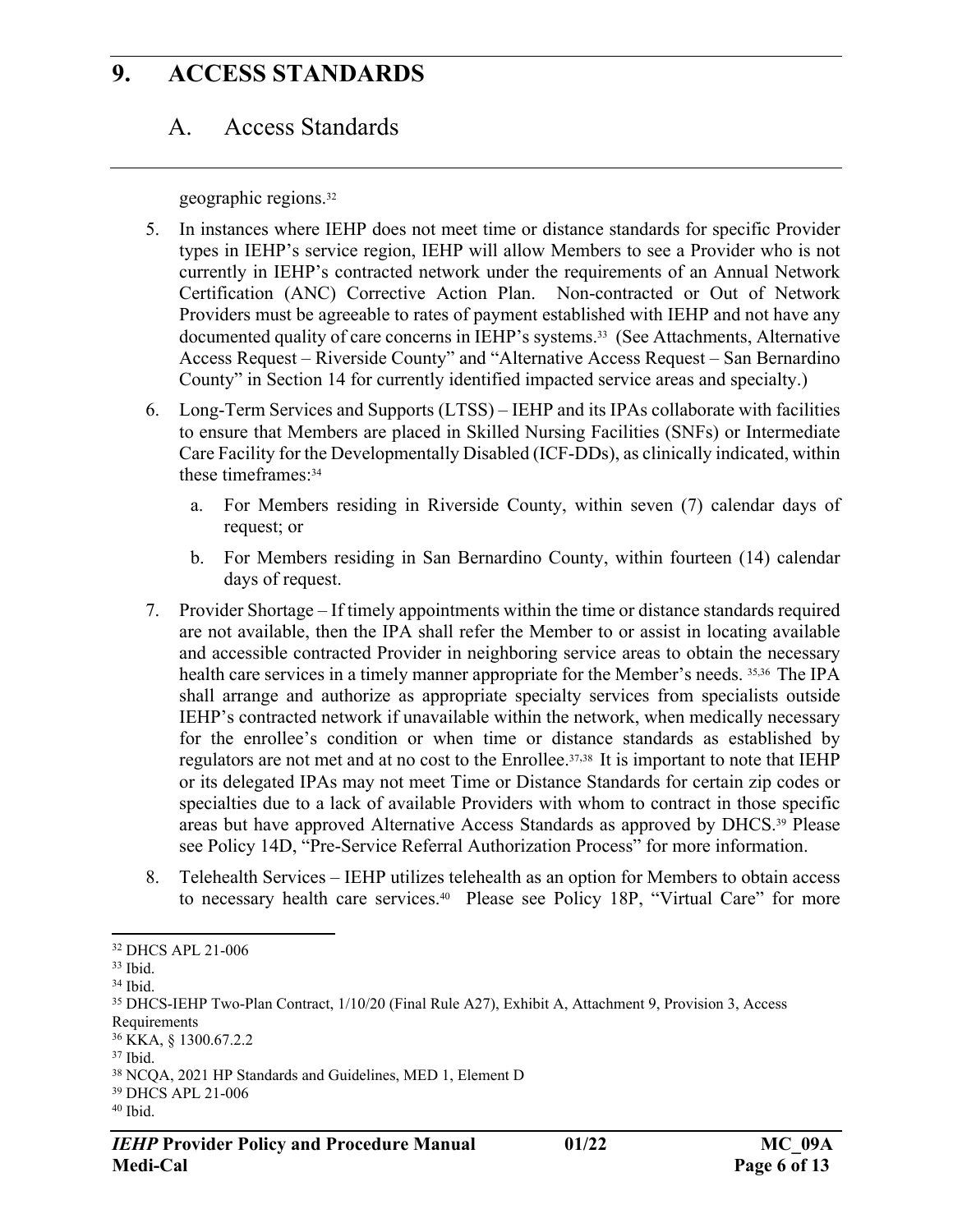### A. Access Standards

information.

- 9. Minimum Hours On-Site The PCP must be on site and available for Member care a minimum of sixteen (16) hours per week, or meet the criteria identified in Policies 6D, "Residency Teaching Clinics" and 6E, "Rural Health Clinics."
- 10. Triage, Screening and Advice Services
	- a. PCP Offices All PCP sites must maintain a procedure for triaging or screening Member calls, which, at a minimum, shall include the employment, during and after business hours, of a telephone answering machine and/or an answering service and/or office staff, that will inform the caller: 41,42
		- 1) Regarding the length of wait for a return call from the provider; and
		- 2) How the caller may obtain urgent or emergency care, including, when applicable, how to contact another provider who has agreed to be on-call to triage or screen by phone, or if needed, deliver urgent or emergency care.

Triage services must be provided by a physician, registered nurse , or other qualified health professional acting within their scope of practice and who is trained to screen or triage a Member who may need care.43 Examples of qualified health professional may include but not be limited to nurse practitioners (NPs) or physician assistants (PA).

- b. After Hours IEHP provides triage, screening and advice services by telephone 24 hours a day, 7 days a week through its Nurse Advice Line (NAL).<sup>44</sup> By calling the NAL, Members are able to receive assistance with access to urgent or emergency services from an on-call Physician, or licensed triage personnel.<sup>45</sup> Licensed triage personnel use appropriate protocols and sound medical judgment in determining the disposition of the Member (e.g., refer to Urgent Care, Emergency Department). In the event a Member calls a Physician's office after hours, there must be enough access to information on how to proceed, either through an answering service or phone message instructions.<sup>46</sup>
- c. Follow-Up After Accessing the Nurse Advice Line (NAL) IEHP informs PCPs through the secure Provider portal, when their assigned Member accesses service through the IEHP NAL, including the Member's medical situation and the disposition of the call.

<sup>41</sup> DHCS-IEHP Two-Plan Contract, 1/10/20 (Final Rule A27), Exhibit A, Attachment 9, Provision 3, Access Requirements

<sup>42</sup> KKA, § 1300.67.2

 $43$  Ibid.

<sup>44</sup> Ibid.

<sup>45</sup> DHCS-IEHP Two-Plan Contract, 1/10/20 (Final Rule A27), Exhibit A, Attachment 9, Provision 3, Access Requirements

<sup>46</sup> KKA, § 1300.67.2.2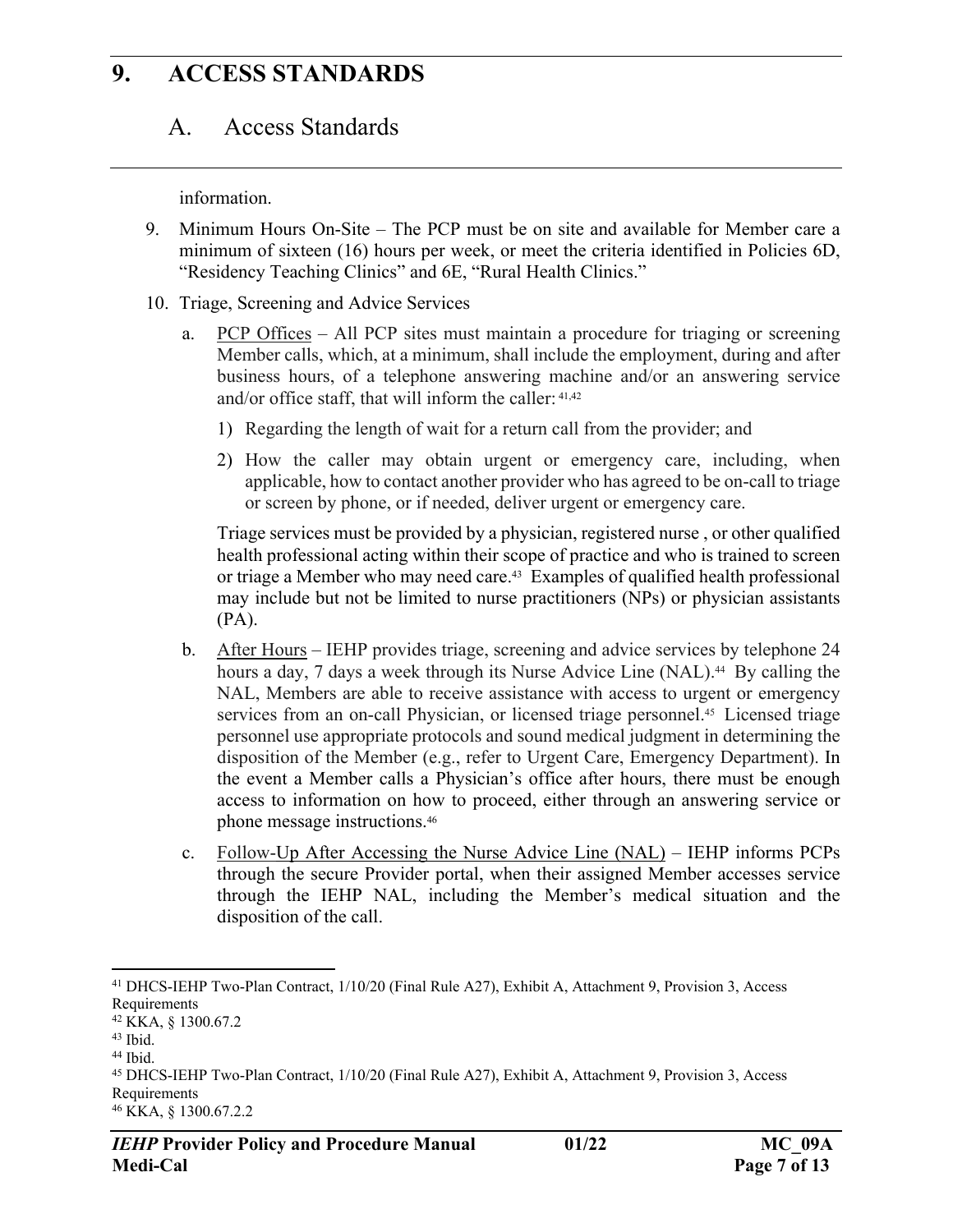## A. Access Standards

- 11. Telephone Procedures
	- a. All PCP offices must have an answering machine and/or answering service during and after business hours. Members who reach voicemail must receive detailed instructions on how to proceed, including but not limited to how to obtain urgent or emergency care. 47
	- b. All PCP offices must have an active and working fax machine twenty-four (24) hours per day, seven (7) days per week. PCP offices that do not have an active and working fax machine should call the Provider Relations Team at (909) 890-2054.
	- c. Returning Calls Provider offices must have a process in place to return Member phone calls.48 It is understood that the staff member or Physician with whom the Member wishes to speak, may or may not be the party available to return the Member's call. Consequently, the staff member returning the call may or may not be able to definitively address the Member's issue during the call. However, it is expected that the staff member returning the Member's call be prepared to do at least one of the following during that return phone call:
		- 1) Determine the urgency of the Member's request, solicit more information from the Member if needed, and act accordingly;
		- 2) Reassure the Member if appropriate;
		- 3) Agree to pass a message to the Member's Physician or to another relevant staff member if appropriate; and/or
		- 4) Provide the Member with a timeline or expectation of when the request can be definitively addressed.
	- d. Standards for Returning Calls49 Provider offices must, at minimum, perform and document three (3) attempts to return Member phone calls within three (3) business days for non-urgent calls and within twenty-four (24) hours for urgent nonemergency calls.
- 12. Emergency Services IEHP has continuous availability and accessibility of adequate numbers of institutional facilities, service locations, service sites, and professional, allied, and supportive paramedical personnel to provide covered services including the provision of all medical care necessary under emergency circumstances. IEHP network Physicians and Hospitals must provide access to appropriate triage personnel and emergency services twenty-four (24) hours a day, seven (7) days a week. Please see Policy 14C, "Emergency Services" for more information.

<sup>47</sup> KKA, § 1300.67.2.2

<sup>48</sup> DHCS-IEHP Two-Plan Contract, 1/10/20 (Final Rule A27), Exhibit A, Attachment 9, Provision 3, Access Requirements

<sup>49</sup> Ibid.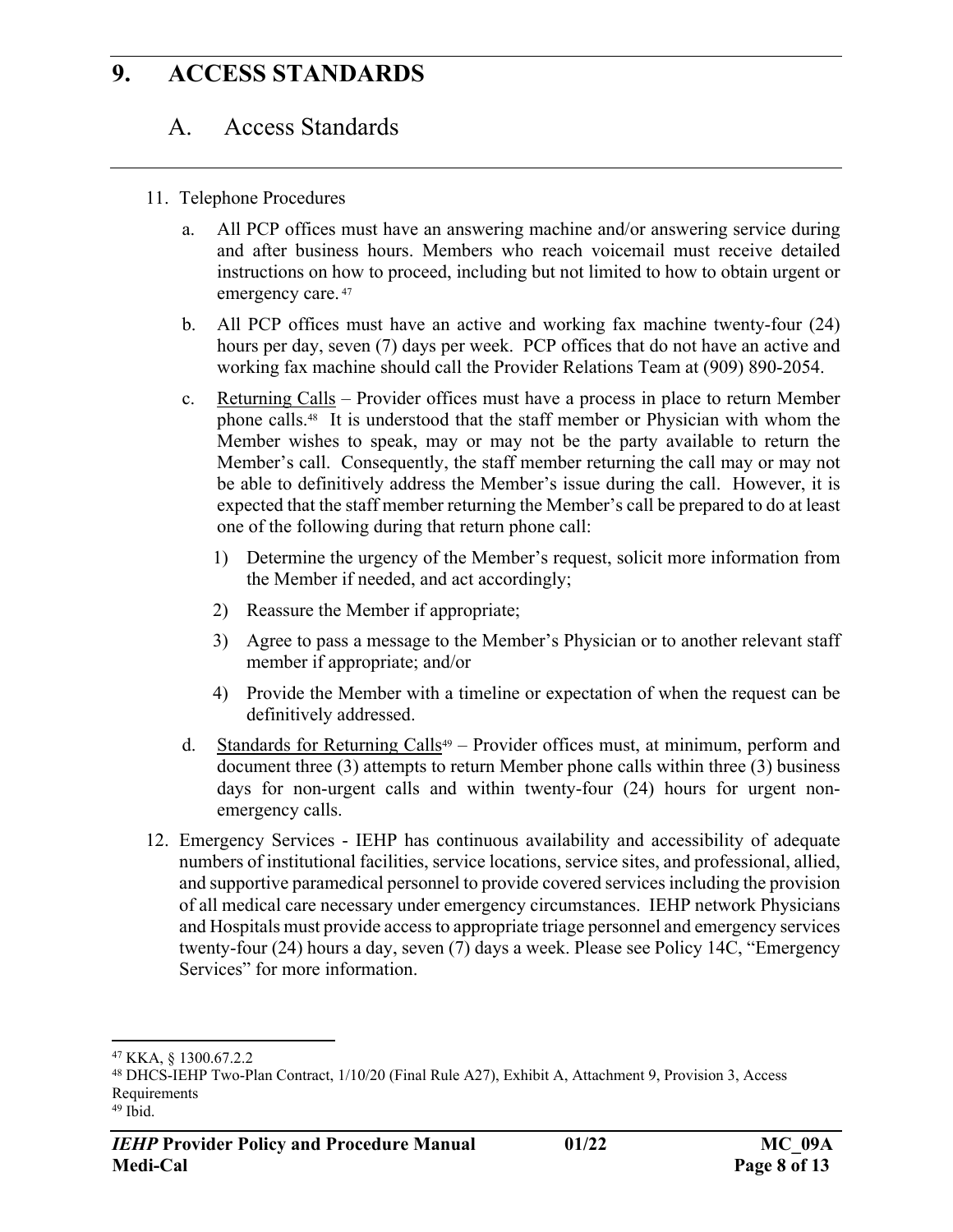## A. Access Standards

- a. Follow-up of Emergency Department (ED) Visits IEHP is responsible for informing PCPs of their assigned Members that receive emergency care, including information regarding needed follow-up, if any. PCPs are responsible for obtaining any necessary medical records from such a visit and arranging any needed followup care.<sup>50</sup>
- B. **Hospital Standards** All contracted Hospitals must provide access for Members that need to be admitted for emergency care, inpatient stay, or to utilize hospital-based diagnostic or treatment services.

#### C. **Special Access Standards**

- 1. Sensitive Services for Minors and Adults Providers and Practitioners must have procedures to ensure that minors and adults have access to sensitive and confidential services as outlined in Policy 9E, "Access to Sensitive Services."
- 2. Access for People with Disabilities All IEHP facilities and Practitioners are required to maintain access in accordance with the requirements of Title III of the Americans with Disabilities Act of 1990. Each PCP office is assessed to identify if barriers to Member care exist during facility site reviews. Areas audited include but are not limited to: designated parking spaces, wheelchair access, and restroom access for wheelchair users, handrails near toilets, and appropriate signage. If a Provider/Practitioner's office or building is not accessible to Members with disabilities, an alternative access to care must be provided. See Policy 9D, "Access to Care for People with Disabilities."
- 3. Access and Interpretation Services for People who are Deaf or Hard-of-Hearing and/or with Limited English Proficiency - All IEHP network Providers, including network Pharmacy and Vision Practitioners, must provide services to Members with limited English proficiency in the Member's primary language. See Policies 9H1, "Cultural and Linguistic Services – Foreign Language Capabilities" and 9D1, "Access to Care for People with Disabilities - Members Who Are Deaf or Hard-of-Hearing."
- 4. Access Standards for Behavioral Health Services The following information delineates the access standards for availability of services to Medi-Cal Members for Behavioral Health care and after-hours emergency services.
	- a. The PCP is responsible for behavioral health/substance use care within his/her scope of practice, otherwise referrals are coordinated through IEHP at (800) 440-4347 or the designated Behavioral Health Plan:
		- 1) Behavioral health care services are provided by the IEHP BH Program as well as County Mental Health and County Drug and Alcohol treatment programs. Medi-Cal Members who meet specialty mental health criteria are referred to the appropriate county for assessment and treatment. Medi-Cal Members receive annual alcohol misuse screening from their PCP and if screened positive, the

<sup>50</sup> DHCS-IEHP Two-Plan Contract, 1/10/20 (Final Rule A27), Exhibit A, Attachment 9, Provision 7, Emergency Care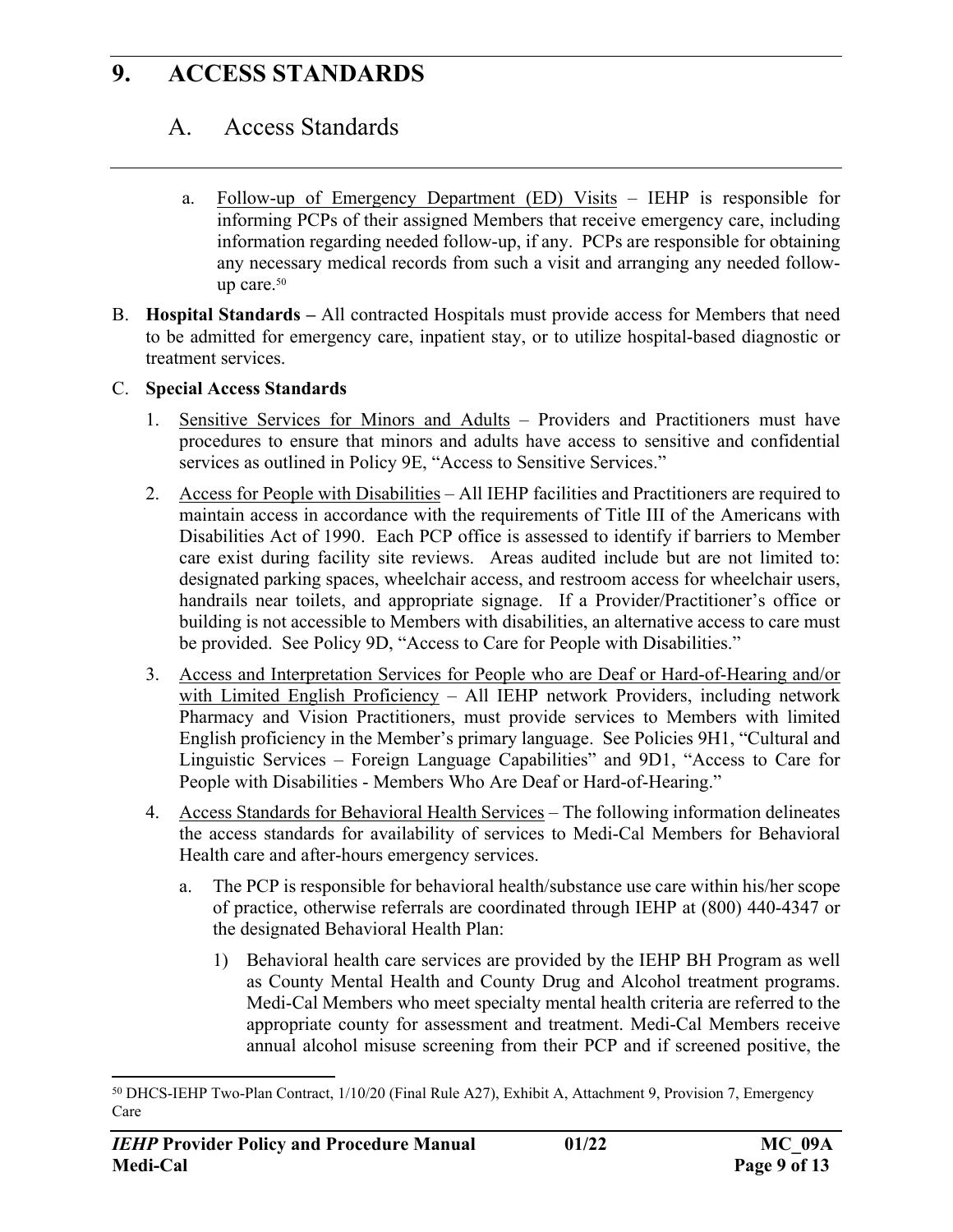# A. Access Standards

Member will receive brief intervention and full screening by the PCP or appropriately qualified Provider. Members needing treatment for alcohol dependence or drug addiction are referred for assessment and treatment to the appropriate County Drug and Alcohol treatment program. During normal business hours referral assistance is available through IEHP or directly through the Mental Health Department in the county where the Member resides. After hours, weekends and holidays, referrals must be coordinated through the County Mental Health Departments.

Riverside County Residents Community Access, Referrals, Evaluation and Support (CARES) Line (800) 706-7500

San Bernardino County Residents San Bernardino County Access Unit (888) 743-1478

b. Appointment standards:

| <b>Behavioral Health</b> <sup>51</sup>    |                                    |  |  |
|-------------------------------------------|------------------------------------|--|--|
| <b>Type of Visit</b>                      | <b>Timeframe</b>                   |  |  |
| Life-threatening emergency                | Immediate disposition of Member to |  |  |
|                                           | appropriate care setting           |  |  |
| Non-life-threatening emergency            | Six (6) hours, or go to the ER     |  |  |
| <b>Urgent visit for behavioral health</b> | Within forty-eight (48) hours of   |  |  |
| needs that do not require an              | request                            |  |  |
| authorization                             |                                    |  |  |
| <b>Urgent visit for behavioral health</b> | Within forty-eight (48) hours of   |  |  |
| need that do require authorization        | request                            |  |  |
| Initial routine (non-urgent) with a       | Within ten $(10)$ business days of |  |  |
| <b>Behavioral Health Care Provider</b>    | request                            |  |  |
| Follow-up routine (non-urgent)            | Within ten (10) business days of   |  |  |
| visit                                     | request                            |  |  |
| Non-urgent visit with a non-              | Within ten (10) business days of   |  |  |
| <b>Physician Behavioral Health</b>        | request                            |  |  |
| Provider                                  |                                    |  |  |

- c. After Hours Access for Behavioral Health Care:
	- 1) All Behavioral Health Providers are required to have an automated answering system twenty-four (24) hours a day, seven (7) days a week, to direct Members to call 911 or go the nearest emergency room for any life threatening medical or psychiatric emergencies.

<sup>51</sup> NCQA, 2021 HP Standards and Guidelines, NET 2, Element B, Factor 1-4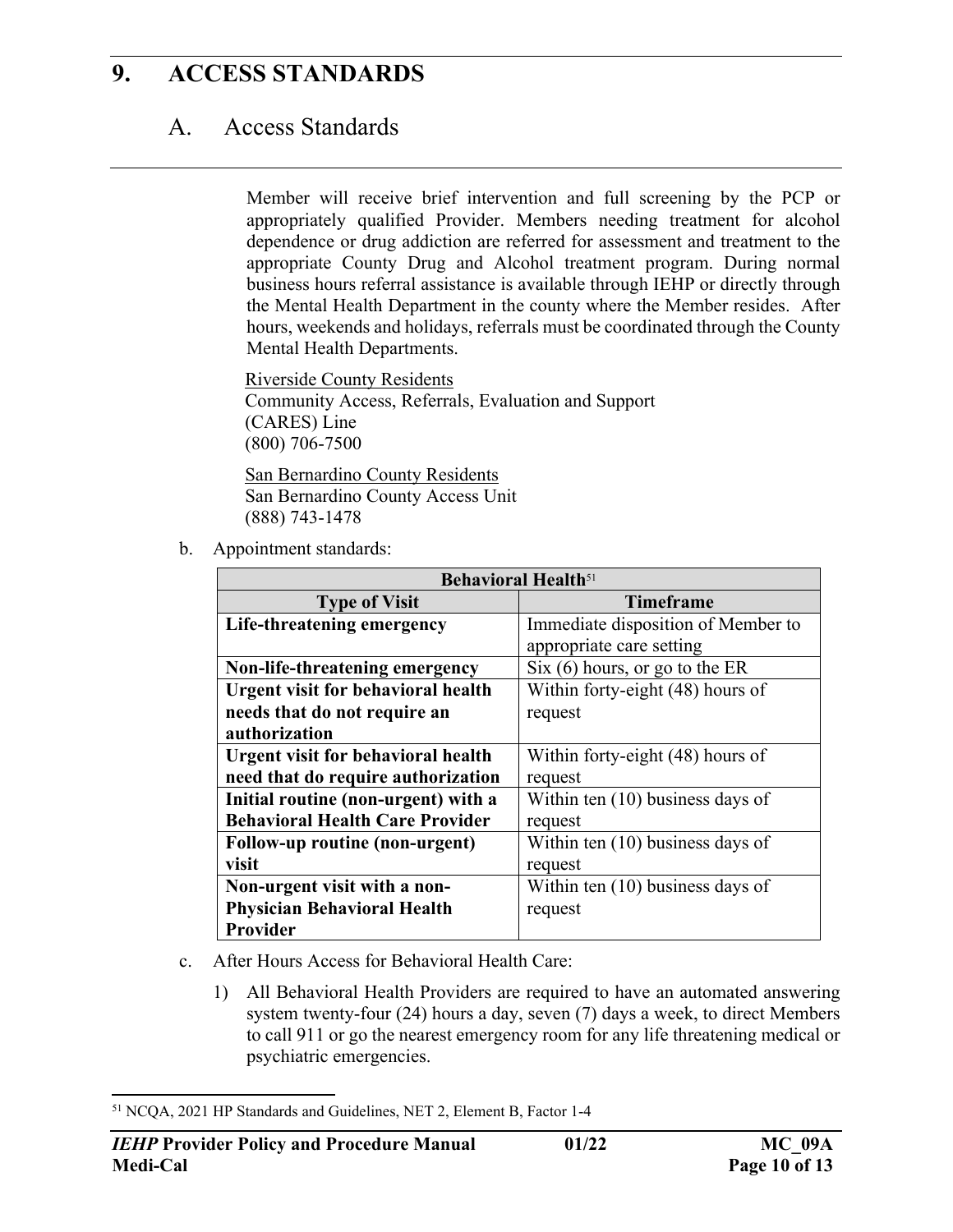## A. Access Standards

#### **Monitoring and Corrective Action Plan Process**

- A. IEHP monitors network adherence to these access standards through various methods, including but not limited to:
	- 1. On an annual basis, IEHP conducts the Assessment of Network Adequacy Study to assess IEHP's Provider network in areas of Member Experience related to access, access to Providers, and Provider availability such as distribution and ratios. This study uses various sources of data, including but not limited to grievance and appeals data, CAHPS survey data, Annual Behavioral Health Member Experience Survey, Appointment Availability Survey results, and out-of-network data.
	- 2. **Appointment Availability Standards**  On an annual basis, IEHP assesses the network's adherence to appointment availability standards for PCPs, high volume Specialists, Behavioral Health, and Ancillary Providers using the Department of Managed Health Care (DMHC) Provider Appointment Availability Survey (PAAS) Methodology. This methodology includes the use of the DMHC Provider Appointment Availability Survey for PCPs, Specialty Care Physicians and Non-Physician Mental Health Providers. The annual assessment is conducted to monitor the network and act on Providers that are not meeting access standards to bring them into compliance.
		- a. For PCPs, the Plan will not perform a sampling of the Providers. Instead, the Plan will survey all active PCPs.
		- b. For Specialty Care and Ancillary Care Providers, IEHP will follow the sampling methodology as outlined by the DMHC for.

Using the DMHC PAAS methodology and tools, IEHP reports on the health plan's overall rate of compliance for each of the time elapsed standards, and that of each IPA in Riverside and San Bernardino Counties (See Attachments, "DMHC Provider Appointment Availability Survey Methodology" and "DMHC Appointment Availability Survey Tools in Section 9). IEHP may utilize a third-party survey vendor to implement all or part of the DMHC PAAS Survey methodology.

- 3. **Missed Appointments** The Quality Management Department monitors missed appointments, follow-up, and documentation efforts through the Facility Site Review (FSR) and Medical Record Review (MRR) survey process.
- 4. **Waiting Times** The Quality Management Department monitors office wait times through the FSR/MRR survey process. The Provider Relations Team also monitors office wait times by collecting wait time information during the Provider in-service. On a semi-annual basis, all Practitioners are asked to verify office wait time as part of the Provider Directory verification process. On at least an annual basis, the Quality Improvement (QI) Subcommittee reviews the information collected and makes recommendations on actions to take if Practitioners are found to be non-compliant with office wait time standards.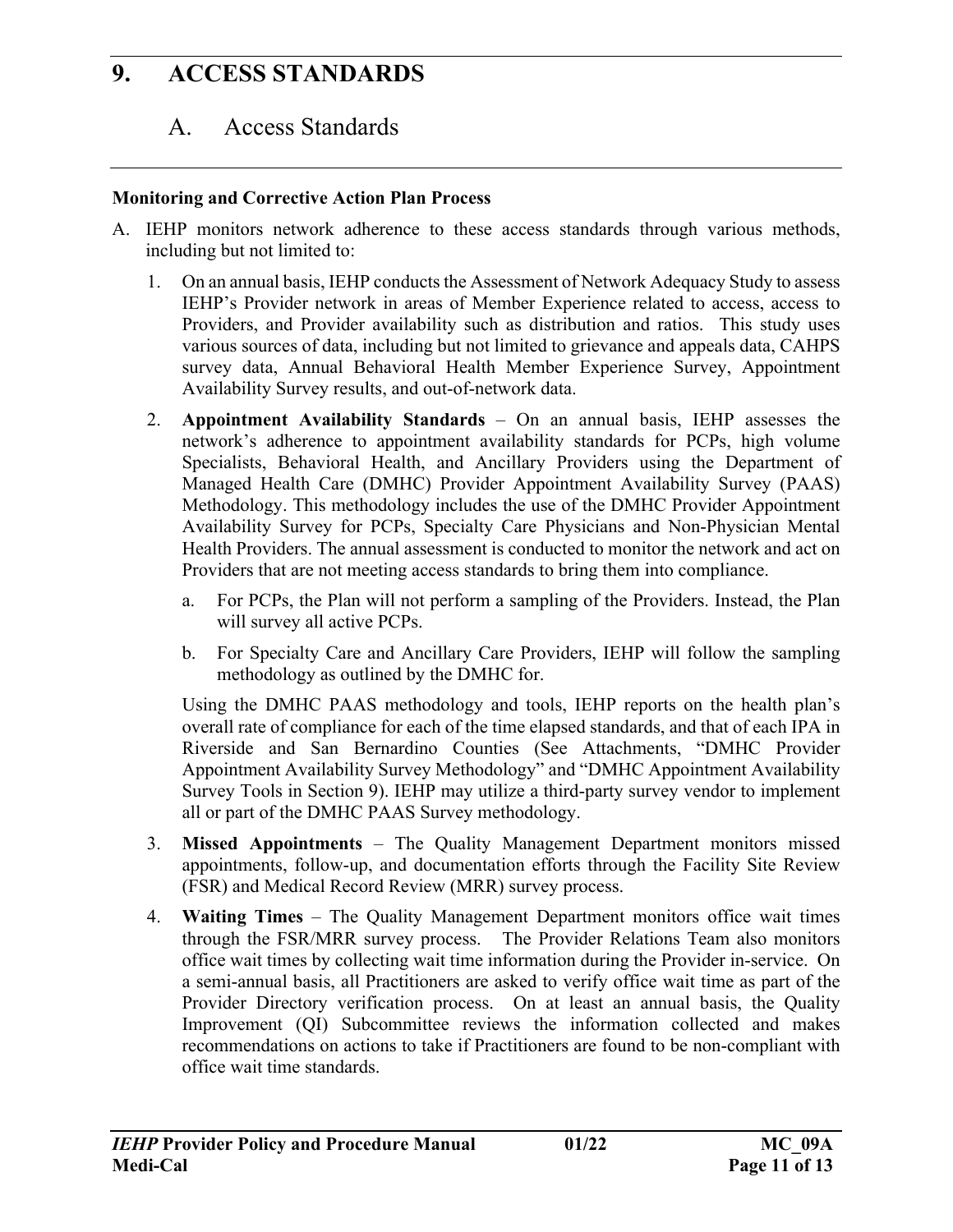## A. Access Standards

- 5. **Time or Distance Standards** On an annual basis, IEHP conducts the Provider Network Status Study to ensure that the health plan is compliant with time, distance, and Provider to Member ratio standards established by the Centers for Medicare and Medicaid Services (CMS), Department of Health Care Services (DHCS), and DMHC, as well as to monitor guidelines provided by the National Committee for Quality Assurance (NCQA). The QI Subcommittee reviews the findings and makes recommendations on actions to take if the health plan is found to be non-compliant with these standards.
- 6. **Triage, Screening and Advice**  On a monthly basis, IEHP's Family & Community Health Department monitors the Nurse Advice Line's performance and adherence to after -hours triage, screening and advice standards by reviewing triage call center reports. On at least an annual basis, the QI Subcommittee reviews and makes recommendations on actions to take if the NAL provider is found to be non-compliant with triage, screening and advice standards.
- 7. **Telephone Procedures** IEHP ensures PCPs have an established and maintained process for answering and returning Member calls through the Facility Site Review (FSR) and Medical Record Review (MRR) survey process. Additionally, all network Providers submit their Provider Information Verification Form as part of the semi-annual Provider Directory verification process. The QI Subcommittee reviews the information collected and makes recommendations on actions to take if Practitioners are found to be non-compliant with telephone answer and return call wait time standards.
- 8. **Access for People with Disabilities** IEHP conducts the Physical Accessibility Review Survey (PARS) assessment on PCP, identified high volume Specialist, identified high volume Ancillary sites and all contracted Community Based Adult Services (CBAS) Providers as part of the FSR and MRR process. Information gathered from the PARS assessment are made available to IEHP Members through the IEHP Provider Director and the IEHP website. Please see Policy 6B, "Physical Accessibility Review Survey" for more information.
- 9. **Access and Interpretation Services for People are Deaf or Hard-of-Hearing and/or with Limited English Proficiency** – The Quality Management Department monitors compliance with these standards through these FSR/MRR survey questions:

#### Facility Site Review Questions

- a. There is twenty-four (24)-hour access to interpreter services for non or Limited-English Proficient (LEP) Members.
	- 1) Interpreter services are made available in identified threshold languages specified for location of site.
	- 2) Persons providing language interpreter services on site are trained in medical interpretation.

Medical Record Review Question